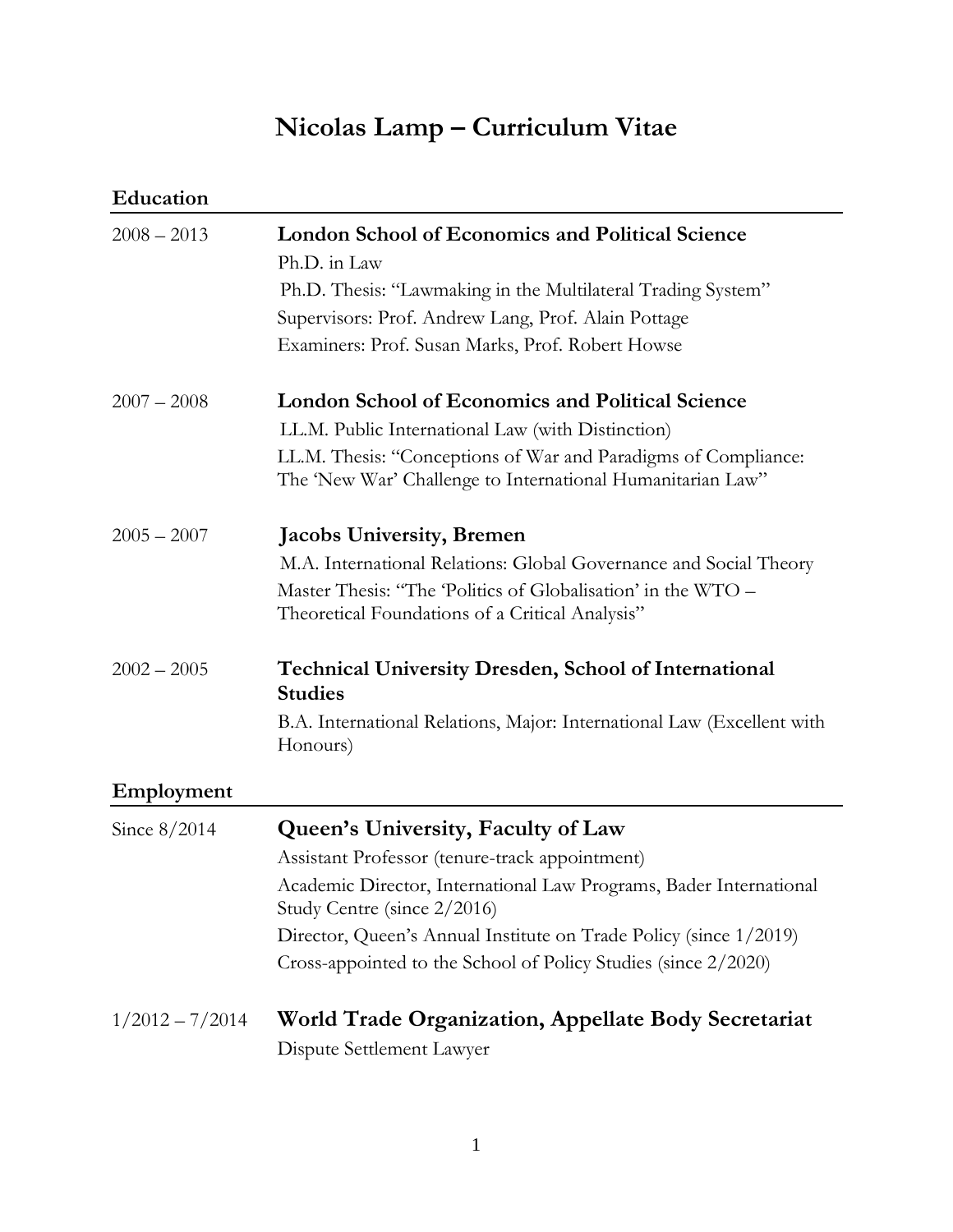| $12/2010 - 2/2011$               | <b>World Trade Organization, Appellate Body Secretariat</b><br>Intern                                                                                                                              |
|----------------------------------|----------------------------------------------------------------------------------------------------------------------------------------------------------------------------------------------------|
| $8/2009 - 8/2010$                | <b>Journal of International Economic Law</b><br>Editorial Assistant to Professor John H. Jackson, Editor-in-Chief                                                                                  |
| $2 - 3/2005$                     | Embassy of the Federal Republic of Germany in the<br><b>Russian Federation, Moscow</b><br>Intern                                                                                                   |
| <b>Other Teaching Experience</b> |                                                                                                                                                                                                    |
| 2019                             | <b>University of Melbourne</b><br>Visiting Professor; I co-taught an intensive course on "WTO Law and<br>Dispute Settlement" in the Melbourne Law Masters in August 2019                           |
| 2016                             | <b>University of Ottawa</b><br>Visiting Professor; I designed and taught a graduate course entitled<br>"Advanced International Economic Law" in the spring term 2016                               |
| 2014                             | <b>University of Konstanz</b><br>Visiting Lecturer; I designed and taught a course entitled "International<br>Relations Law of the European Union" in the summer term 2014                         |
| $2012 - 2013$                    | <b>WTO Technical Assistance</b><br>I delivered training on WTO law to officials from WTO member states,<br>including by co-teaching the:<br>Dispute Settlement Module of the Regional Trade Policy |
|                                  | Course, Delhi, 23-25 October 2013<br>Advanced Thematic Course on WTO Dispute Settlement,<br>Geneva, 14-18 October 2013                                                                             |

 WTO Regional Seminar on WTO Dispute Settlement Procedures and Practices, Vienna, 22-25 October 2012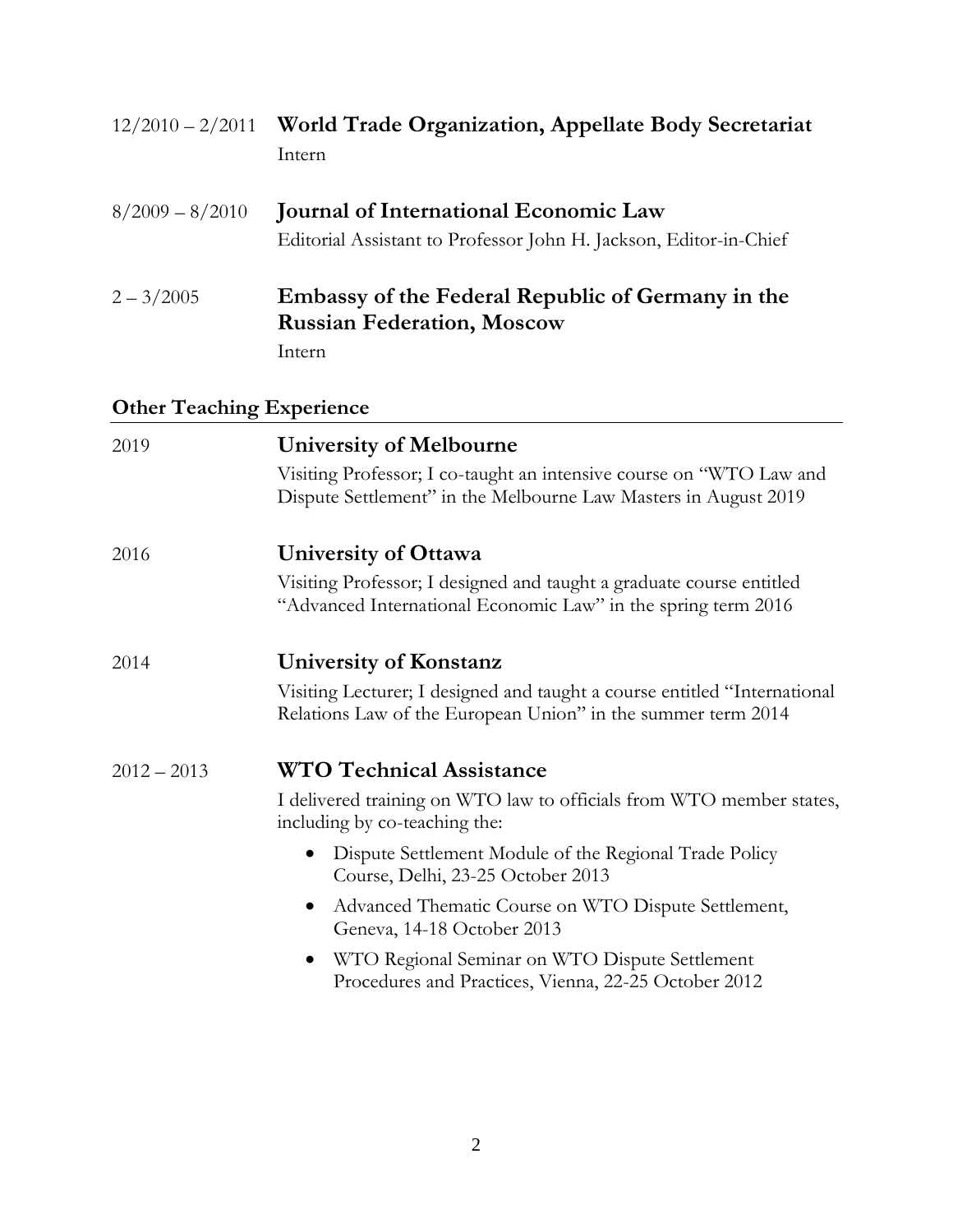## 2010, 2011, 2018 **School of International Studies, Technical University Dresden**

Visiting Lecturer; I designed and taught a seminar course entitled "Law and Morality in International Relations" in 2010 and 2011 and a seminar course entitled "International Trade Law" in the summer of 2018

### **Publications – Book**

| 2021 | Winners and Losers: Narratives about Economic Globalization<br>(with Anthea Roberts), forthcoming with Harvard University Press in<br>October 2021.                                                                                       |
|------|-------------------------------------------------------------------------------------------------------------------------------------------------------------------------------------------------------------------------------------------|
|      | <b>Publications - Journal Articles</b>                                                                                                                                                                                                    |
| 2019 | How Should We Think about the Winners and Losers from<br>Globalization? Three Narratives and Their Implications for the<br>Redesign of International Economic Agreements, in: European<br>Journal of International Law 30 (4), 1359-1397. |
|      | At the Vanishing Point of Law: Rebalancing, Non-Violation<br>Claims, and the Role of the Multilateral Trade Regime in the<br>Trade Wars, in: Journal of International Economic Law 22 (4), 721-742.                                       |
| 2017 | The Receding Horizon of Informality in WTO Meetings, in:<br>Journal of the Royal Anthropological Institute 23 (1), 63-79.                                                                                                                 |
|      | The "Development" Discourse in Multilateral Trade Lawmaking,<br>in: <i>World Trade Review</i> 16 (3), 475-500.                                                                                                                            |
| 2016 | The Club Approach to Multilateral Trade Lawmaking, in:<br>Vanderbilt Journal of Transnational Law 49 (1), 107-190.                                                                                                                        |
|      | Value and Exchange in Multilateral Trade Lawmaking, in: London<br>Review of International Law 4 (1), 7-55.                                                                                                                                |
| 2015 | How Some Countries Became "Special": Developing Countries<br>and the Construction of Difference in Multilateral Trade                                                                                                                     |

**Lawmaking**, in: *Journal of International Economic Law* 18 (4) 743-771.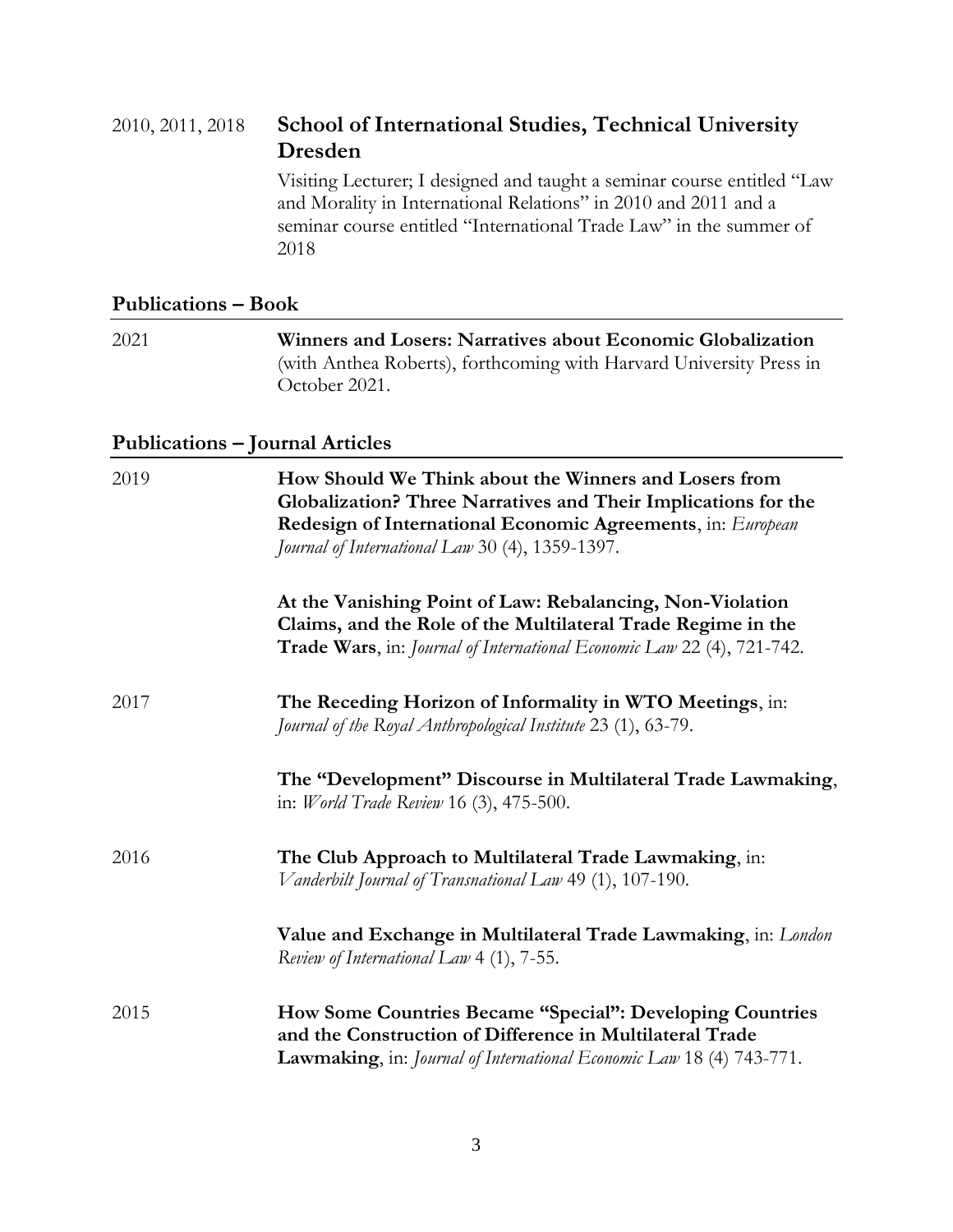### 2011 **Conceptions of War and Paradigms of Compliance: The "New War" Challenge to International Humanitarian Law**, in: *Journal of Conflict and Security Law* 16 (2), 225-262,

Reprinted in: Cryer, Robert and Christian Henderson (eds.): *Law on the Use of Force and Armed Conflict*, Cheltenham: Edward Elgar (forthcoming 2017), Volume III.

Winner of the *American Society of International Law's* 2012 *Francis Lieber Prize* for outstanding scholarship in the field of the law of armed conflict

#### **Publications – Book Chapters**

| 2019 | <b>Strategies for Developing Countries in Multilateral Trade</b><br>Negotiations at the World Trade Organization, in: Joost Pauwelyn<br>and Mengyi Wang (eds.): Building Legal Capacity for a More Inclusive<br>Globalization, Geneva: Centre for Trade and Economic Integration, 9-<br>30.     |
|------|-------------------------------------------------------------------------------------------------------------------------------------------------------------------------------------------------------------------------------------------------------------------------------------------------|
| 2018 | Legislative Innovation in the Trade and Climate Regimes:<br>Towards a Framework for the Comparative Analysis of<br>Multilateral Lawmaking, in: Neil Craik et al. (eds.): Global<br>Environmental Change and Innovation in International Law, Cambridge:<br>Cambridge University Press, 270-295. |
|      | The 'Practice Turn' in International Law: Insights from the<br>Theory of Structuration, in: Moshe Hirsch and Andrew Lang (eds.):<br>Research Handbook on the Sociology of International Law, Edward Elgar, 273-<br>295.                                                                         |
| 2010 | Democracy in the WTO: The Limits of the Legitimacy Debate, in:<br>Hertwig, Jana et al. (eds.): Global Risks - Constructing World Order through<br>Law, Politics and Economics, Frankfurt am Main et al.: Peter Lang, 143-<br>172.                                                               |
| 2008 | Normativity and Critical Theory in International Relations (in<br>German), in: Brand, Alexander and Stefan Robel (eds.): Internationale<br>Beziehungen – Aktuelle Forschungsfelder, Wissensorganisation und<br>Berufsorientierung, Dresden: TUD Press, 51-75.                                   |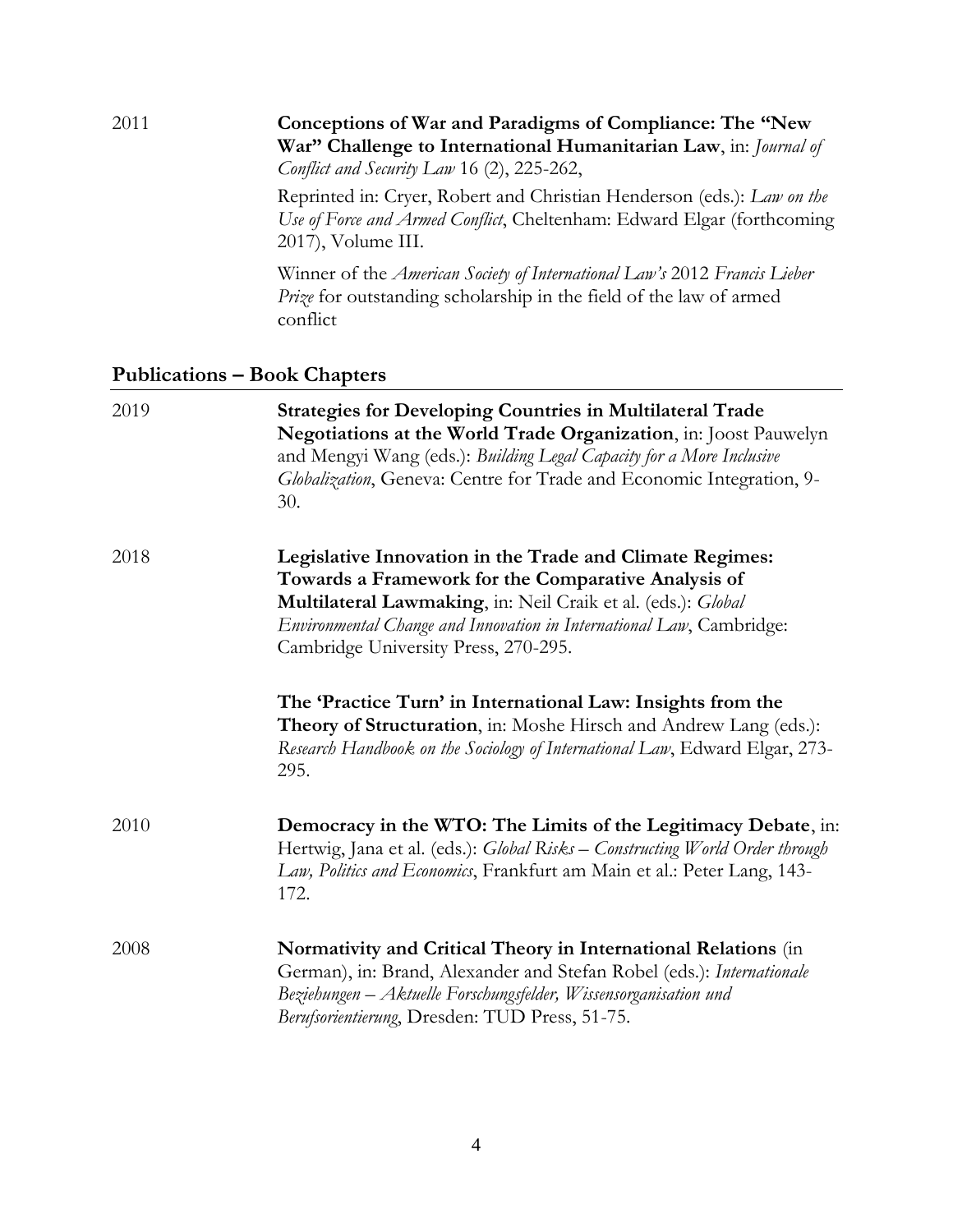| 2007                               | The Contribution of the United Nations to the Development of<br>the International Criminal Law on Sexual Violence (in German),<br>in: Schorlemer, Sabine von (ed.): Die Vereinten Nationen und neuere<br>Entwicklungen der Frauenrechte, Frankfurt am Main et al.: Peter Lang, 369-<br>426. |  |
|------------------------------------|---------------------------------------------------------------------------------------------------------------------------------------------------------------------------------------------------------------------------------------------------------------------------------------------|--|
| 2005                               | <b>State Failure and State Building as New Foreign Policy</b><br>Challenges (in German), in: Niemann, Arne (ed.): Herausforderungen an<br>die deutsche und europäische Außenpolitik, Dresden: TUD Press, 108-133<br>(with Janina Dill).                                                     |  |
| <b>Publications - Book Reviews</b> |                                                                                                                                                                                                                                                                                             |  |
| 2014                               | <b>Book Review of Socio-Legal Approaches to International</b><br>Economic Law: Text, Context, Subtext by Amanda Perry-<br>Kessaris (ed.), Oxford/New York: Routledge, 2012, in: <i>Journal of</i><br>World Investment & Trade 15(5-6), 2014, 1109-1114.                                     |  |
| 2012                               | Book Review of Development at the WTO by Sonia E. Rolland,<br>Oxford/New York: Oxford University Press, 2012, in: Trade, Law<br>and Development 4(2), 2012, 451-471.                                                                                                                        |  |
| 2010                               | Book Review of The Oxford Handbook of International Trade<br>Law by Daniel Bethlehem, Donald McRae, Rodney Neufeld and<br>Isabelle Van Damme (eds.), Oxford/New York: Oxford<br>University Press, 2009, in: International and Comparative Law Quarterly 59                                  |  |

# **Publications – Blog Posts**

(2), 2010, 529-532.

| 2020 | How We Stop Talking Past Each Other: A Rejoinder to<br>Hoekman and Nelson's Reply to My Article on Narratives about<br>Winners and Losers from Globalization, EJIL: Talk!, April 24, 2020                                    |
|------|------------------------------------------------------------------------------------------------------------------------------------------------------------------------------------------------------------------------------|
| 2019 | Three Scenarios for the Future of the WTO Appellate Body, or:<br>Why WTO Members Should Start Negotiating a DSU 2.0,<br>International Economic Law and Policy Blog, April 15, 2019.                                          |
|      | Does the US Accept Rebalancing as an Appropriate Response to<br><b>National Security Measures in its Steel/Aluminum Settlements</b><br>with Canada and Mexico?, International Economic Law and Policy Blog,<br>May 21, 2019. |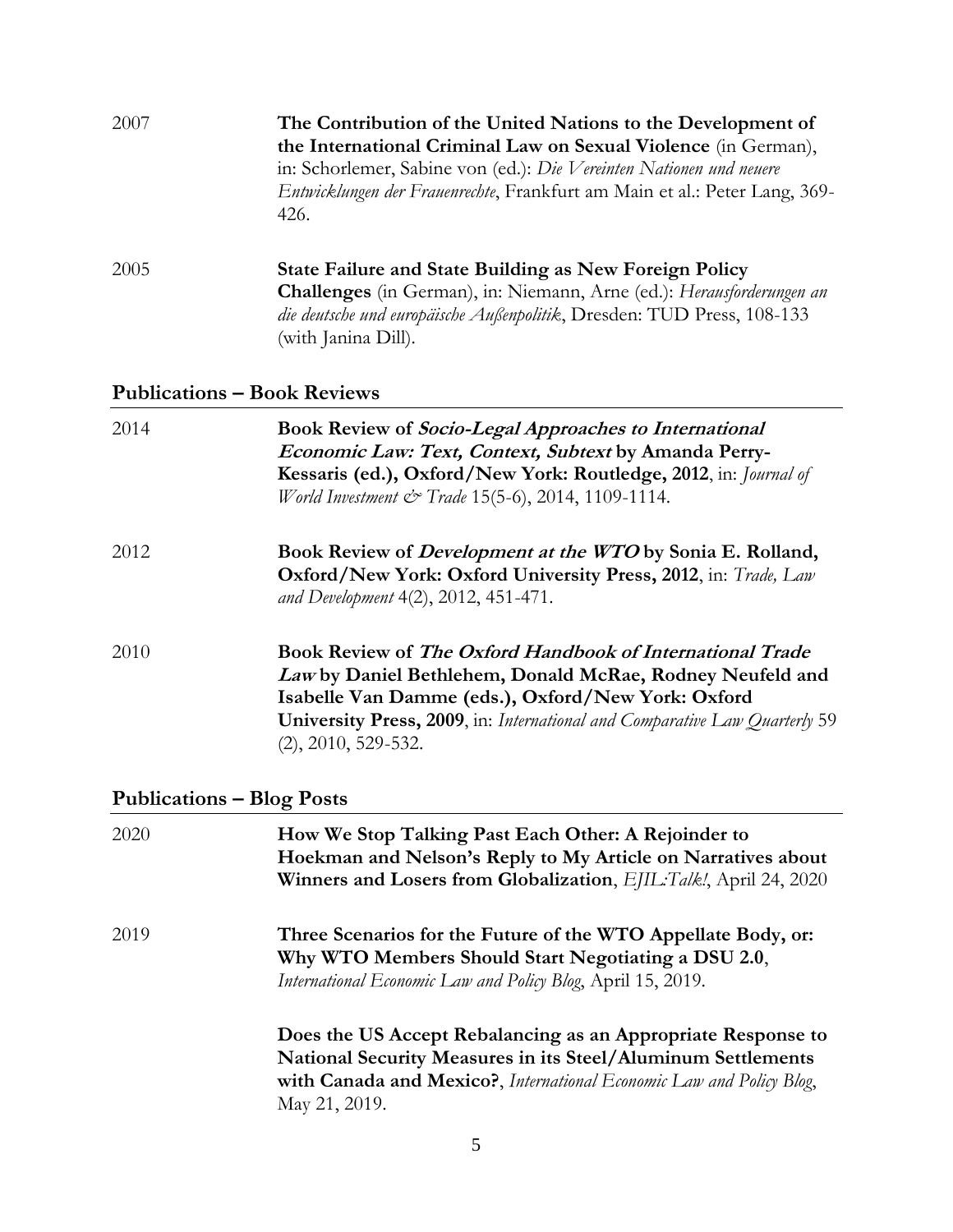**Making WTO Dispute Settlement Work without the Appellate Body: How the Threat of Unilateral Retaliation Could Be Used to Incentivize the Adoption of Panel Reports**, *International Economic Law and Policy Blog*, December 3, 2019.

2018 **Why WTO Members Should Bring Pure Non-Violation Claims Against National Security Measures**, *International Economic Law and Policy Blog*, October 15, 2018.

### **Selected Paper Presentations (since 2010)**

| $2017 - 2020$ | How Should We Think About Winners and Losers? Redesigning<br>International Economic Agreements in an Era of Globalization<br>Backlash, presented (in various stages of development):     |
|---------------|------------------------------------------------------------------------------------------------------------------------------------------------------------------------------------------|
|               | at the Law and Economics Colloquium, Faculty of Law, University of<br>Toronto, Toronto, January 28, 2020;                                                                                |
|               | as the Amsterdam Center for International Law Lecture, University of<br>$\bullet$<br>Amsterdam, Amsterdam, November 4, 2019;                                                             |
|               | at the Global Economic Law Network, Melbourne Law School,<br>$\bullet$<br>University of Melbourne, August 13, 2019;                                                                      |
|               | at the symposium Vom Wert der Kooperation in Zeiten des<br>$\bullet$<br>Nationalpopulismus, Centre for International Studies, Technical<br>University Dresden, Dresden, May 24-25, 2019; |
|               | at the Brooklyn Colloquium on International Economic Law, Brooklyn<br>$\bullet$<br>Law School, New York, March 18, 2019;                                                                 |
|               | at the Purdy Crawford Emerging Business Law Scholars Workshop,<br>Schulich School of Law, Dalhousie University, Halifax, October 19-<br>20, 2018;                                        |
|               | at the 46 <sup>th</sup> Annual Conference of the Canadian Council on International<br>$\bullet$<br>Law, Ottawa, November 2-3, 2017;                                                      |
|               | at the conference The Next Generation of International Trade Agreements,<br>$\bullet$<br>University of Georgia School of Law, Athens, GA, September 18,<br>2017;                         |
|               | at the Annual Alumni Meeting of the Program in "International<br>$\bullet$<br>Relations", Centre for International Studies, University of Dresden,<br>June 17, 2017;                     |
|               | at the Annual Conference on WTO Law, Geneva, June 9-10, 2017.                                                                                                                            |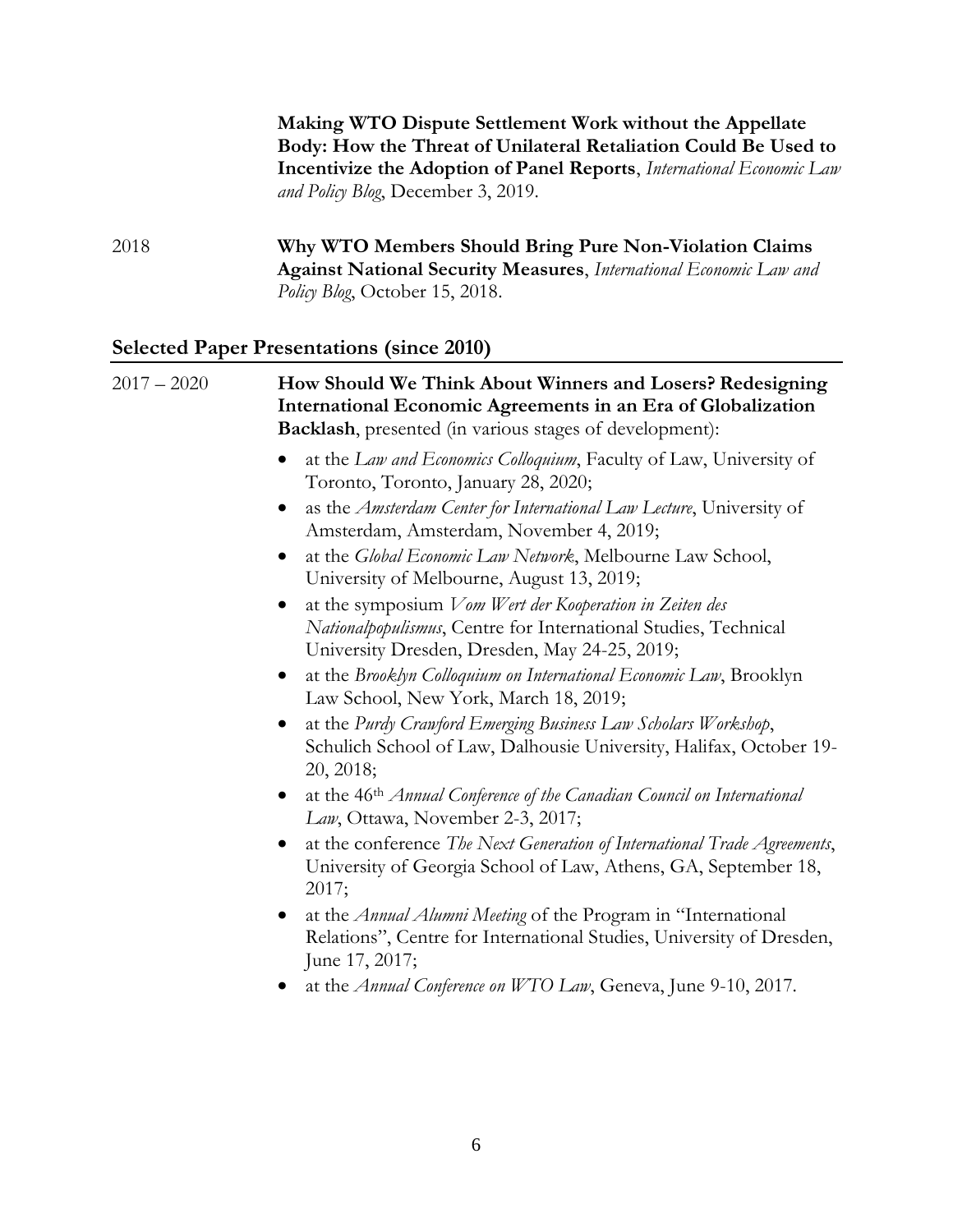| 2019 | At the Vanishing Point of Law: Rebalancing, Non-Violation<br>Claims, and the Role of the Multilateral Trade Regime in the<br>Trade Wars, presented:                                                                                                                                                         |
|------|-------------------------------------------------------------------------------------------------------------------------------------------------------------------------------------------------------------------------------------------------------------------------------------------------------------|
|      | at the <i>Global Economic Law Network</i> , Melbourne Law School,<br>University of Melbourne, August 20, 2019;                                                                                                                                                                                              |
|      | at the G2 Annual Conference on WTO and Global Economic<br>Regulation, The Graduate Institute, Geneva, June 7-8, 2019.                                                                                                                                                                                       |
| 2018 | From "Market Disruption" to a New International Economic<br>Order? Structural Adjustment and International Trade Law,<br>presented at the SIEL Biennial Conference 'International Economic<br>Law in Unsettling Times', American University Washington College of<br>Law, Washington, DC, July 12-14, 2018. |
| 2017 | The Market Metaphor of International Trade Lawmaking,<br>presented at a conference on Cognitive Sociology, Culture, and International<br>Law, Copenhagen, April 28-29, 2017.                                                                                                                                |
| 2016 | The Future of Trade Lawmaking among the Big Five, presented at<br>the ASIL International Economic Law Interest Group Biennial Meeting at<br>Georgetown University, Washington, DC, September 30-October 1,<br>2016.                                                                                         |
|      | Completion of the Legal Analysis by the WTO Appellate Body -<br>Lessons for an Appeal Tribunal of an International Investment<br><b>Court</b> , presented at the PluriCourts Conference 'Adjudicating Trade and<br>Investment Dispute: Between Isolation and Interaction', Oslo, August 25-26,<br>2016.     |
|      | Moral Principles and Legal Techniques: International Trade and<br>Climate Change Lawmaking in Comparative Perspective,<br>presented at:                                                                                                                                                                     |
|      | the Fifth Annual Junior Faculty Forum for International Law, New York<br>University School of Law, New York, June 27-29, 2016;                                                                                                                                                                              |
|      | the Sixth International Four Societies Conference, July 21-22, 2016,<br>Waterloo.                                                                                                                                                                                                                           |
|      |                                                                                                                                                                                                                                                                                                             |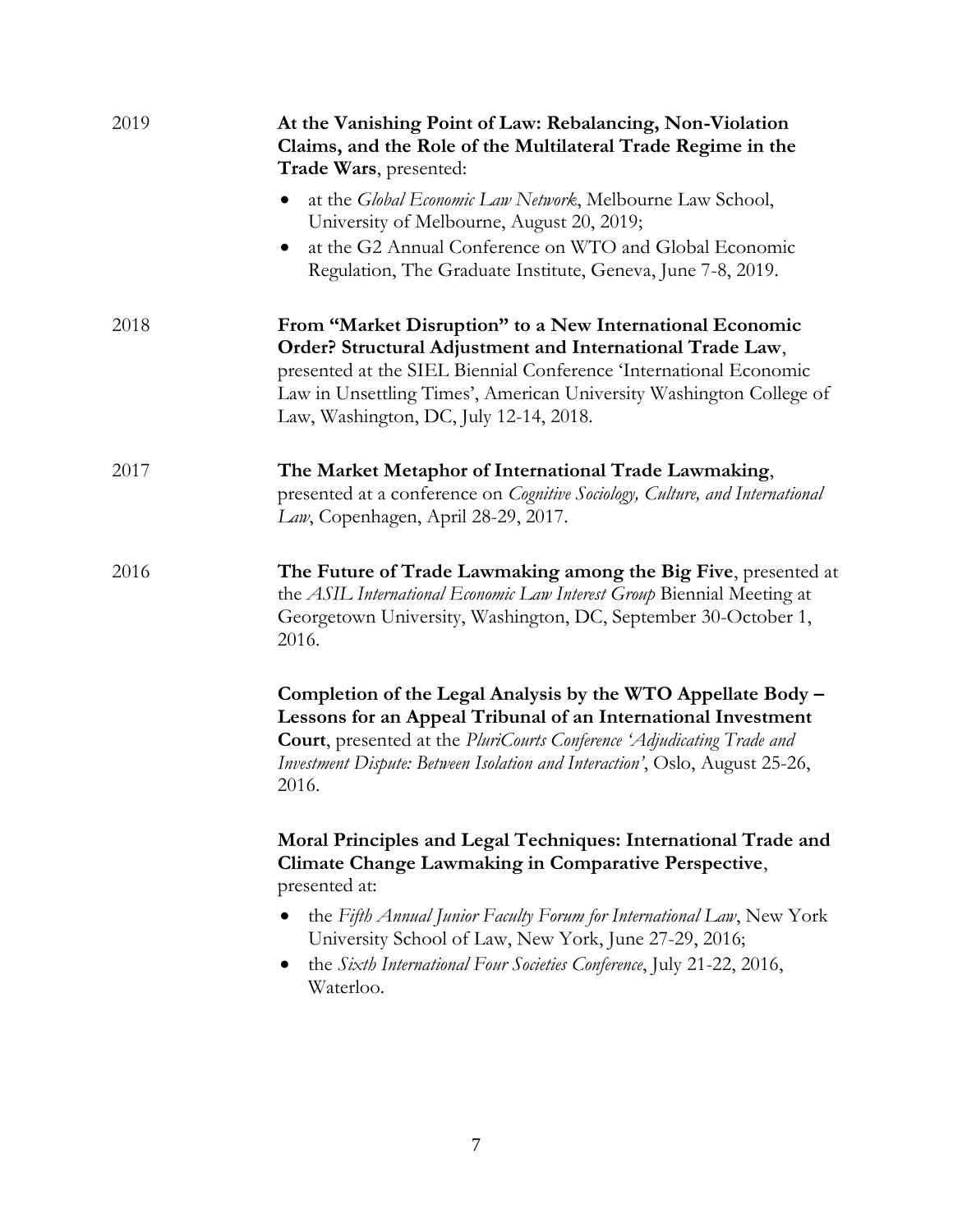|      | Narrative and Legal Technique in Multilateral Trade<br>Lawmaking, presented at:                                                                                                                                                            |
|------|--------------------------------------------------------------------------------------------------------------------------------------------------------------------------------------------------------------------------------------------|
|      | • the 3rd Bi-Annual Osgoode-Toronto Junior Faculty Forum, Toronto, May<br>5, 2016;                                                                                                                                                         |
|      | the Sociological Inquiries into International Law workshop at the London<br>School of Economics and Political Science, May 16-17, 2014.                                                                                                    |
|      | Are Clubs the Answer? Plurilateralism, Preferential Trade<br>Agreements, and the Future of Multilateral Trade Lawmaking,<br>presented at:                                                                                                  |
|      | the <i>WTO at 20' Conference</i> , Harvard Law School, Cambridge, April<br>27-29, 2016;                                                                                                                                                    |
|      | the 15th WTO Conference, London, May 6-7, 2015.                                                                                                                                                                                            |
| 2015 | The Judicial Style of the Appellate Body, presented at:                                                                                                                                                                                    |
|      | the ASIL Research Forum in Washington, D.C., in October 2015;<br>a retreat of the WTO Appellate Body in December 2012 (with<br>Mateo Ferrero).                                                                                             |
|      | The Judicial Practice of the Appellate Body, presented at the ESIL<br>11 <sup>th</sup> Annual Conference, Oslo, September 10-12, 2015.                                                                                                     |
| 2014 | The Development Discourse in Multilateral Trade Lawmaking,<br>presented at the ASIL International Economic Law Interest Group Biennial<br>Meeting at the University of Denver Sturm College of Law, Denver,<br>November 13-15, 2014.       |
|      | How Some Countries Became "Special": Developing Countries<br>and the Construction of Difference in Multilateral Trade<br>Lawmaking, presented at the Society of International Economic Law<br>Biennial Conference, Bern, July 10-12, 2014. |
|      | The Receding Horizon of Informality in WTO Negotiations,<br>presented at the Decennial Conference of the Association of Social<br>Anthropologists, Edinburgh, June 19-22, 2014.                                                            |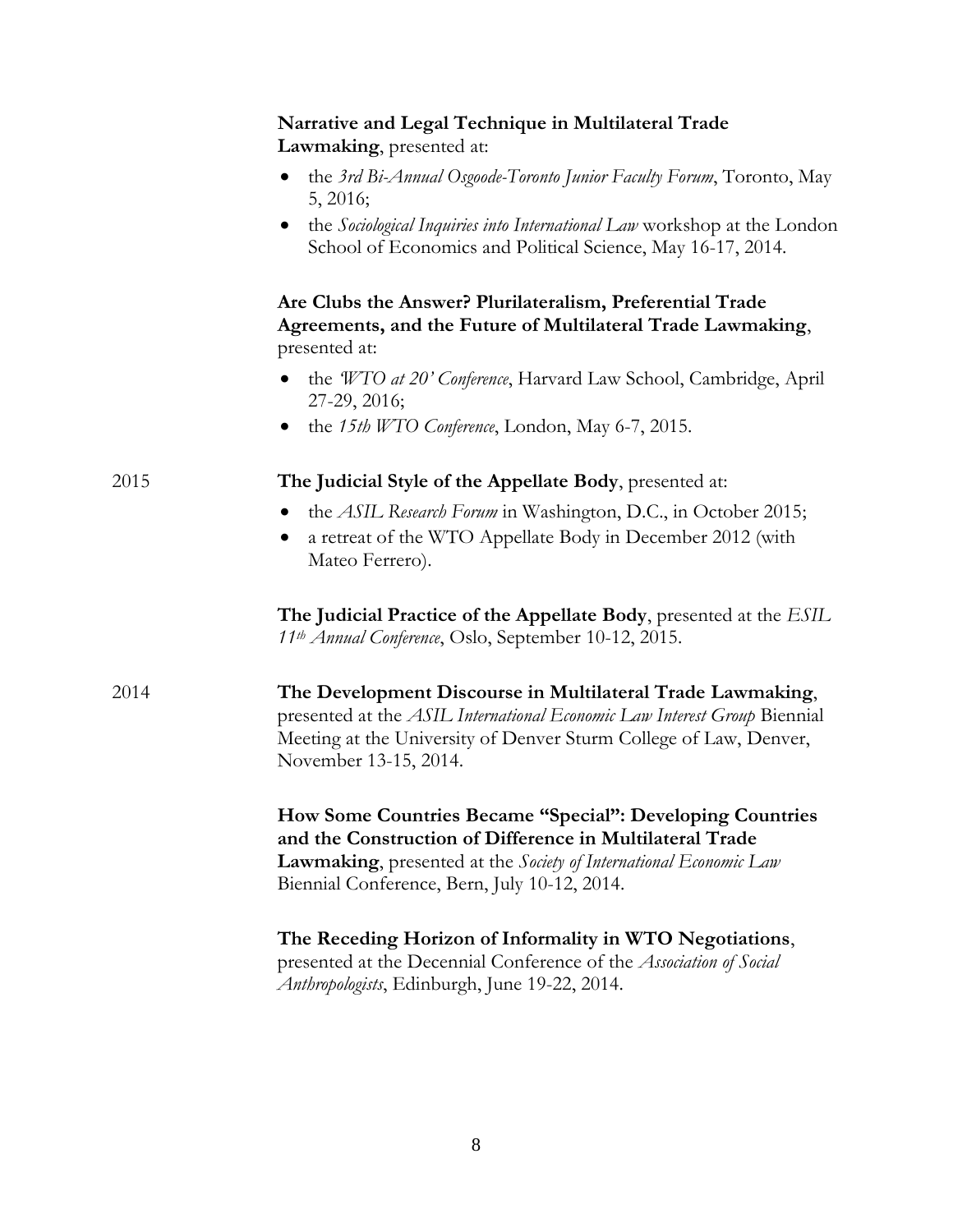| 2013 | The Club Approach to Multilateral Trade Lawmaking, presented<br>at                                                                                                                                                                        |
|------|-------------------------------------------------------------------------------------------------------------------------------------------------------------------------------------------------------------------------------------------|
|      | American University Washington College of Law, Washington, DC,<br>$\bullet$<br>November 21, 2013;                                                                                                                                         |
|      | the ASIL International Economic Law Interest Group Junior Scholars<br>$\bullet$<br>Research Forum at the University of Pennsylvania Wharton School,<br>Philadelphia, November 22, 2013.                                                   |
| 2012 | <b>Precedent in Two-Tiered International Tribunals, presented at:</b>                                                                                                                                                                     |
|      | a retreat of the WTO Appellate Body in July 2012;<br>the ASIL-ESIL International Legal Theory Workshop Transatlantic<br>$\bullet$<br>Debates in Legal Theory, Lauterpacht Centre, Cambridge, 20-21<br>September (with Andreas Sennekamp). |

### **Participation in Roundtables, Workshops, Conferences (without Paper), and Government Consultations**

| 2019 | Introductory presentation at the 11th Annual Queen's Institute on<br>Trade Policy, "What's Next for Rules-Based Trade Cooperation",,<br>Queen's University, November 17-19, 2019.            |
|------|----------------------------------------------------------------------------------------------------------------------------------------------------------------------------------------------|
|      | Chair of a panel on "Using Technology to Make Trade Agreements<br>Accessible to Diverse Actors", 48th Annual Conference, Canadian<br>Council on International Law, Ottawa, October 25, 2019. |
|      | Roundtable on "Consent, Coercion and Democracy: Trade & Foreign<br>Relations in the Trump Era", Boston College Law School, Boston,<br>March 14, 2019.                                        |
|      | Invited participant in the Government of Canada's consultations on its<br>new model Foreign Investment Protection Agreement (FIPA), Global<br>Affairs Canada, Ottawa, January 11, 2019.      |
| 2018 | "Instrument Choice for Responding to Protectionism", presentation at<br>the 2018 Queen's Institute on Trade Policy, Queen's University,<br>Kingston, October 21-23, 2018.                    |
|      | Roundtable on World Trade Organization (WTO) Reform, invited by<br>Kendal Hembroff, Director General, Trade Negotiations, Global<br>Affairs Canada, Ottawa, October 12, 2018.                |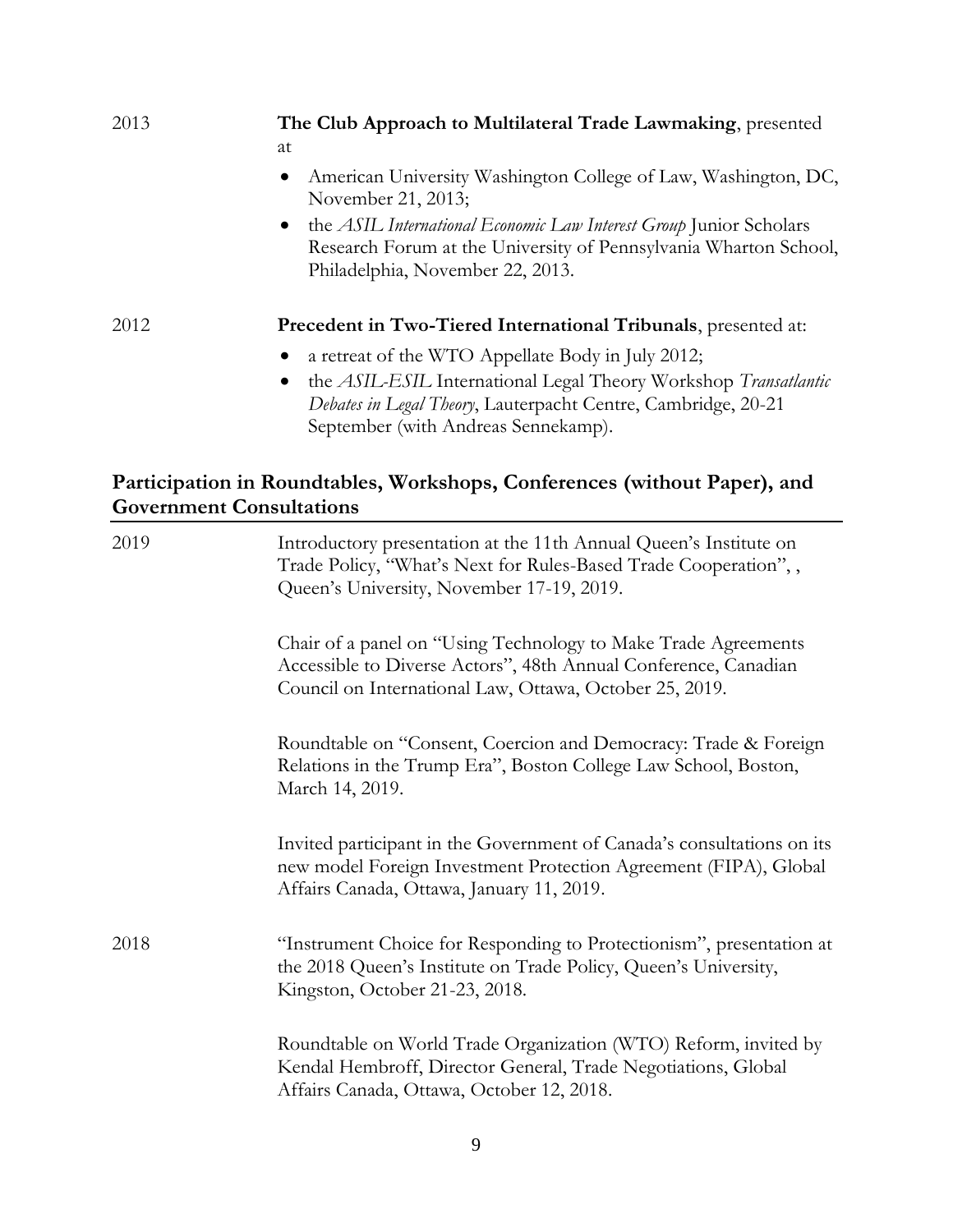|                                  | CIGI Roundtable on "Trade and Climate Change: Synergies and<br>Conflicts", Ottawa, January 18, 2018.                                                                                                                                                                        |
|----------------------------------|-----------------------------------------------------------------------------------------------------------------------------------------------------------------------------------------------------------------------------------------------------------------------------|
|                                  | CIGI Roundtable on "After MC11: The Way Forward for WTO<br>Dispute Settlement", Ottawa, January 17, 2018.                                                                                                                                                                   |
| 2017                             | "NAFTA Dispute Settlement Consultations", Government of Canada,<br>May 16 and November 17, 2017.                                                                                                                                                                            |
|                                  | "Seminar on Canada – EU Disputes", McGill University, February 3,<br>2017.                                                                                                                                                                                                  |
|                                  | "Reshaping International Trade and Investment to Serve a Complex<br>and Changing World", CIGI Roundtable, Ottawa, January 18, 2017.                                                                                                                                         |
| 2016                             | "Megaregionalism after the TPP", Workshop at NYU School of Law,<br>New York City, November 29, 2016.                                                                                                                                                                        |
|                                  | "Emerging Issues in International Economic Law Pertaining to<br>Trade", CIGI Informal Discussion, Waterloo, February 4, 2016.                                                                                                                                               |
|                                  | "Key Issues in the Trans-Pacific Partnership Agreement", Ontario Bar<br>Association Roundtable Discussion, Toronto, January 13, 2016.                                                                                                                                       |
| Scholarships, Grants, and Awards |                                                                                                                                                                                                                                                                             |
| 2018                             | SSHRC Institutional Grant, for a project on "Distributive Effects of<br>Trade Agreements and the Normative Foundations of the International<br>Trade Regime", in the amount of C\$5,000.                                                                                    |
| 2016                             | Stanley M. Corbett Award for Teaching Excellence, awarded by the<br>Law Students' Society at Queen's University, Faculty of Law, for the<br>academic year 2015-2016                                                                                                         |
| 2012                             | American Society of International Law 2012 Francis Lieber Prize for<br>outstanding scholarship in the field of the law of armed conflict, for the<br>article "Conceptions of War and Paradigms of Compliance: The "New<br>War" Challenge to International Humanitarian Law" |
| 2011/2013                        | LSE Research Studentship                                                                                                                                                                                                                                                    |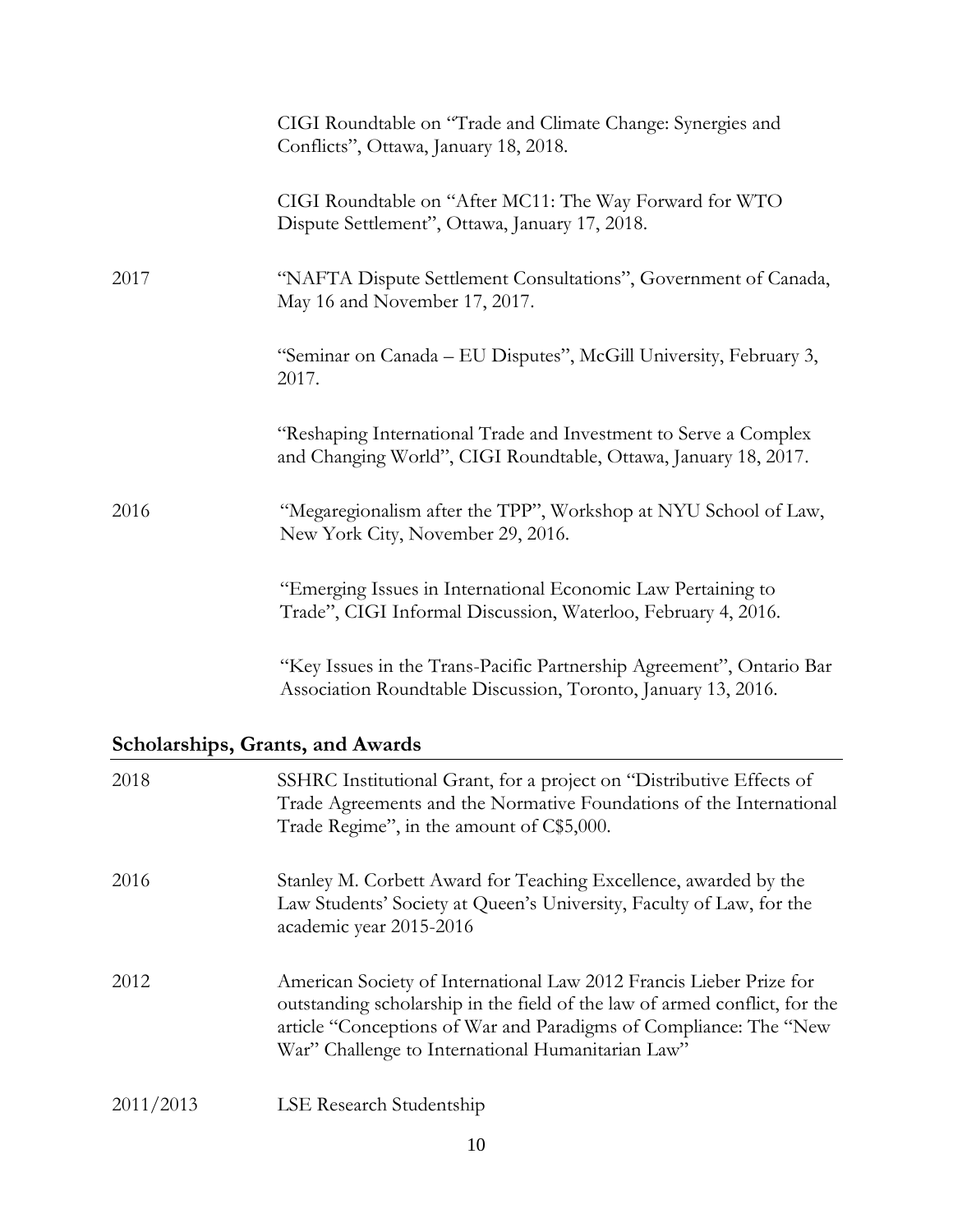| $2008 - 2011$ | Judge Rosalyn Higgins Scholarship (Law Department, London School<br>of Economics) |
|---------------|-----------------------------------------------------------------------------------|
| $2007 - 2008$ | German Academic Exchange Service Graduate Scholarship                             |
| $2004 - 2005$ | Haniel Foundation Scholarship                                                     |

### **Other Professional Activities**

| Since 2018    | Member of the Board of the Canadian Council on International Law                                                                                                                                                                                                                              |
|---------------|-----------------------------------------------------------------------------------------------------------------------------------------------------------------------------------------------------------------------------------------------------------------------------------------------|
| 2018          | Member of the Organizing Committee for the Joint North American<br>Conference on International Economic Law Incorporating the 2018 ASIL<br>IEcLIG Biennial, "Managing International Economic (Dis)Integration:<br>Challenges and Opportunities", McGill University, September 21-22,<br>2018. |
| $2017 - 2018$ | Case author for the 10 <sup>th</sup> edition of the Gujarat National Law University<br>International Moot Court Competition (GIMC) ('Khindira - Measures<br>Taken Pursuant to the Agricultural Livelihoods and Food Security Act')                                                            |
| $2016 - 2017$ | Member of the Program Committee for the 111 <sup>th</sup> Annual Meeting of<br>the American Society of International Law                                                                                                                                                                      |
| $2015 - 2016$ | Head of the Organizing Committee for the All-American Regional<br>Round of the 14th edition of the ELSA Moot Court Competition on<br>WTO Law, held at Queen's University, Faculty of Law, March 3-5,<br>2016.                                                                                 |
| $2014 - 2015$ | Case author for the 13 <sup>th</sup> edition of the ELSA Moot Court Competition<br>on WTO Law 2014-2015 (' <i>Viridium – Measures Affecting the Agricultural</i><br>Sector') and panellist at the All-American Regional Round in<br>Washington, D.C., and the Final Round in Geneva.          |
| $2008 - 2009$ | Coach of the LSE-Team for the ELSA Moot Court Competition on<br>WTO Law 2008/2009                                                                                                                                                                                                             |
| $2007 - 2008$ | Member of the LSE-Team for the ELSA Moot Court Competition on<br>WTO Law 2007/2008                                                                                                                                                                                                            |